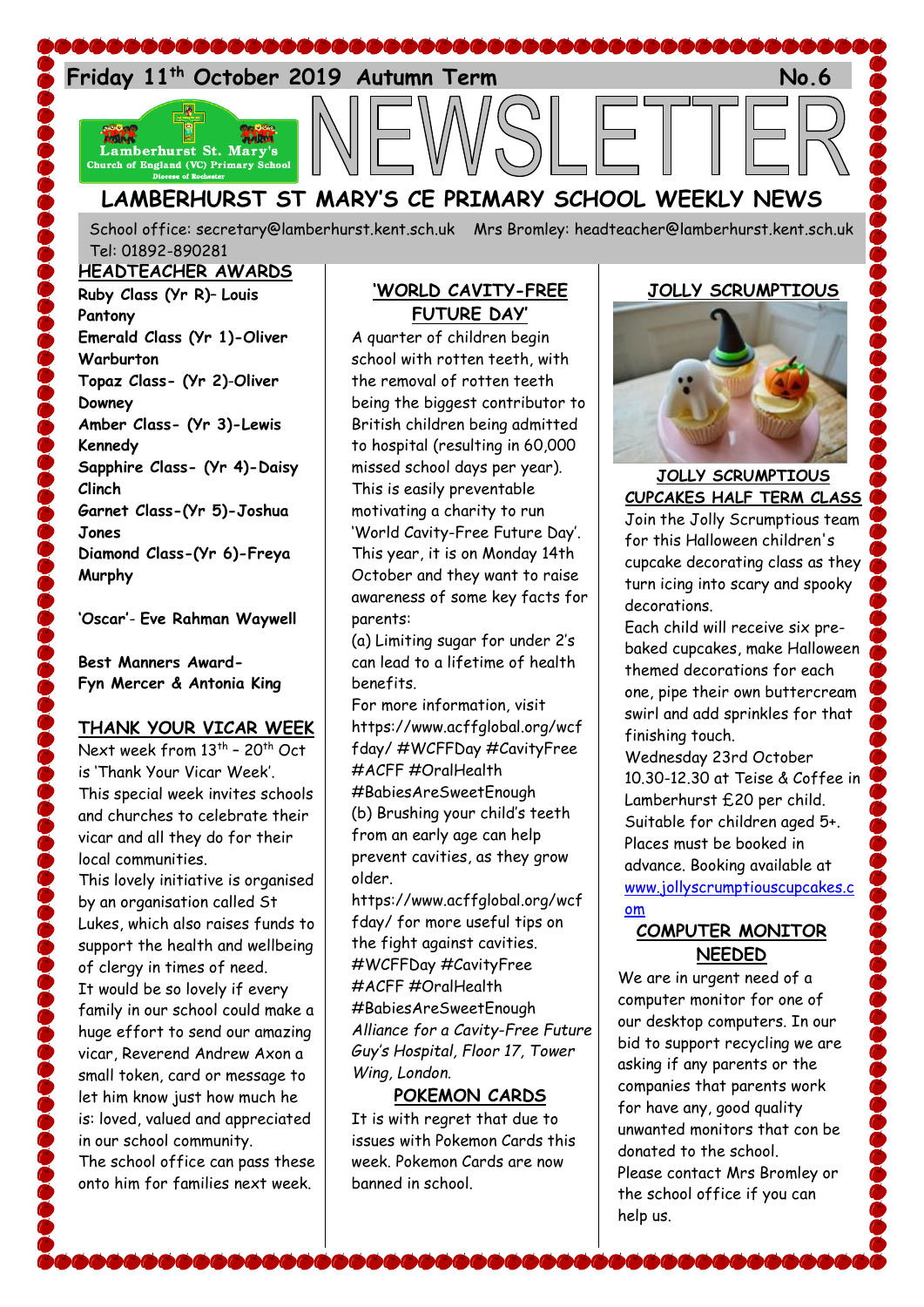# **PLASTIC BOTTLES NEEDED!**

Lamberhurst Guides are collecting plastic bottles and need your help. They need any size *round* bottles and only need the bottoms so if it easier for transportation, simply cut the bottles, leaving the bottom third, and bring them to school and put in the box in reception. Thank you!

### **THE MERRY ROOSTERS**

TMR are a local bunch of mums and dads, who all love to get on stage and put on a fun show! Many of the cast either have children still in the school, work in the school or are in fact ex pupils!

The Very Merry Roosters are delighted to present 'Free & Easy'. A jukebox musical comedy, set in a pub at the end of the 60's, an era when every teenager, 'worth their salt' owned a transistor radio to listen to pop music on the move! Free & Easy follows the lives of pub regulars as they come together every Wednesday night for open mike night, a musical crammed full of sing along chart topping 60's hits. Unfortunately, Ron Stone the brewery's consultant who has a new plan threatens this happy pub, and a revised tenancy agreement… will they save the pub? Dig out your 60's outfits, dress up and join the fun in the Wadhurst Commemoration hall: Thursday 17th, Friday 18th and Saturday 19th Oct, doors open at 7pm, show starts 7:30pm. Sunday 20th Oct, doors open 5.30pm, show starts at 6pm. Tickets £9 available email: [tvmroosters@gmail.com](mailto:tvmroosters@gmail.com) Or online:

[https://www.ticketsource.co.u](https://www.ticketsource.co.uk/wadhurstdramatics/the-very-merry-roosters-free/e-kypeyk) [k/wadhurstdramatics/the](https://www.ticketsource.co.uk/wadhurstdramatics/the-very-merry-roosters-free/e-kypeyk)[very-merry-roosters-free/e](https://www.ticketsource.co.uk/wadhurstdramatics/the-very-merry-roosters-free/e-kypeyk)[kypeyk](https://www.ticketsource.co.uk/wadhurstdramatics/the-very-merry-roosters-free/e-kypeyk)

# **THE WEALD FAMILY HUB**

Many of you will already know that Thursday 10th October was World Mental Health Day. As part of Lamberhurst St Mary's continued focus on mental health, we wanted to share with you the work the Weald Family Hub has been doing in partnership with the school for the last 18 months to access additional support for pupils and their families.

According to recent reports, it is estimated that 1 in 8 children aged 5 to 19 experienced a mental health disorder last year. This worrying trend is currently worsening. To compound this, NHS support for young people's mental health is currently heavily over-subscribed and it can take up to 18 months to access support.

The Weald Family Hub believes that young people shouldn't have to reach crisis point before they get help. It is vital that young people get help with their mental health when they first need it and leaving it too late can be devastating. The Hub's aim is to ensure that mental health support is accessible, affordable and available in schools in the Weald.

It is recognised that, at certain periods in children's lives, events or changes can happen that can trigger anxiety and negative feelings. Changes such as moving home or school, the birth of a new sibling, the loss of a pet or a bereavement in the family can all affect children. Children's anxiety and negative feelings usually pass. However, if a child is distressed for a long time or if their feelings are stopping them from getting on with their daily lives it can be helpful to seek professional support.

**COOOOOOOOOOO** the school the Weald Family Hub provides Lamberhurst St Mary's access to subsidised professional mental health counsellors, as well as trained volunteers who provide support to families where life is particularly challenging or difficult. The counselling provides children with up to 18 weeks of personalised support within school hours and on the school site each year. Good mental health provides the foundation for children to achieve their aspirations and it is widely recognised that mental health is just as important as physical health. Good mental health allows children to develop the resilience they need to cope with whatever life throws at them. Through the provision of accessible mental health support for children and their families the Weald Family Hub will help to make a positive difference in the mental wellbeing of at least 50 families across the Weald this year.

The Weald Family Hub is a local charity founded by the local churches, and is funded by the generosity of individuals and local fundraising activities. If you would like to get involved or would like to know more about the work we do please contact wealdfamilyhub@gmail.com. If you would like to receive, a regular update then please sign up for our monthly e-news at bit.ly/thewealdfamilyhub. The Weald Family Hub, The Vicarage, Back Lane, Goudhurst. TN17 1AN

### *Today you will also receive in school bags:*

Every Pupil ~ Christmas Card design & order form *Today you will also receive via ParentMail:*

Every Family ~ Guys Hospital Oral health information poster and teeth brushing chart